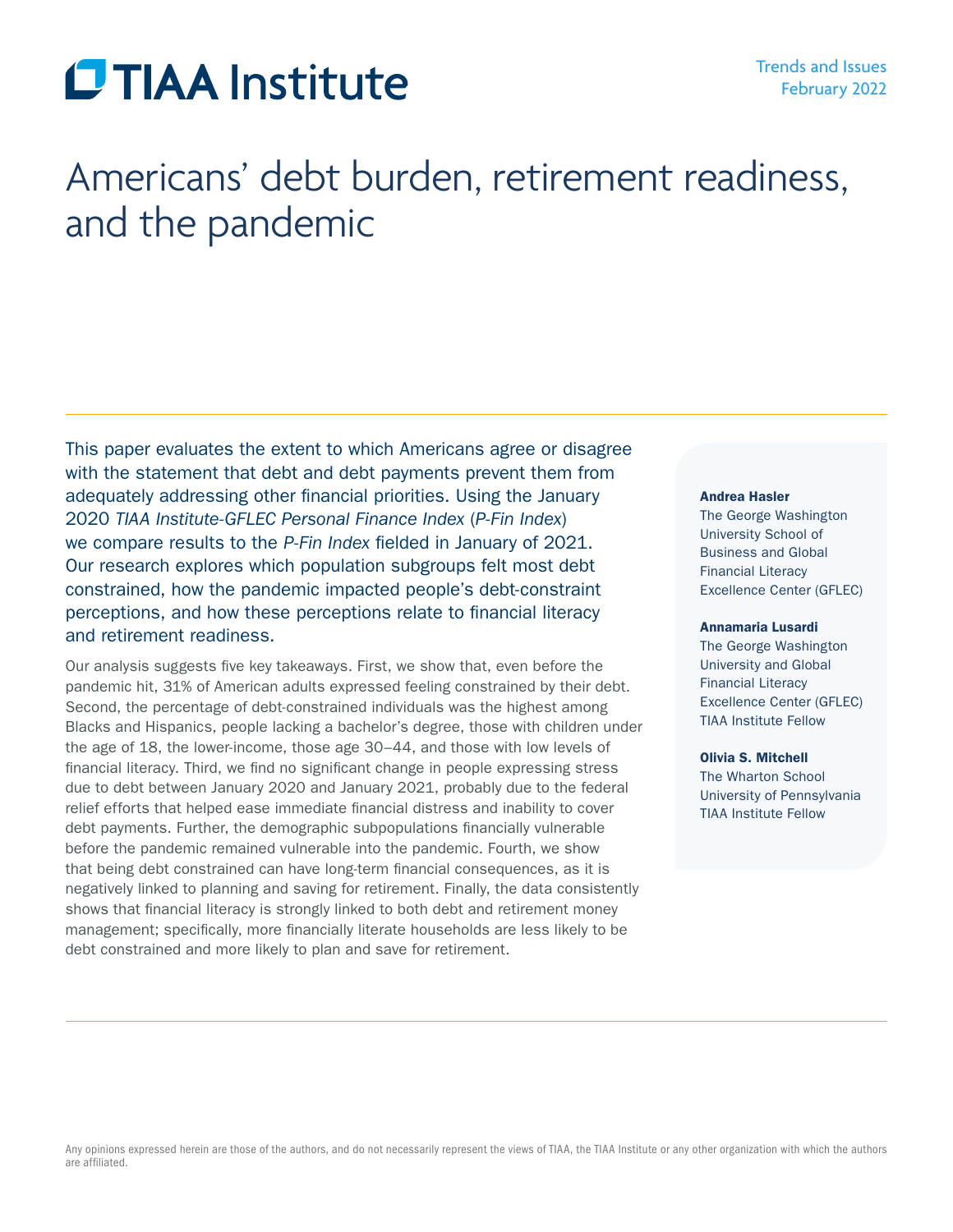## **Data and variable definitions**

Our empirical analysis is based on the *TIAA Institute-GFLEC Personal Finance Index* (*P-Fin Index*), a survey designed to measure Americans' knowledge and understanding of the factors leading to sound financial decision making and effective management of personal finances.<sup>1</sup> This nationally representative survey, first fielded in 2017, has been collected every year since then. For the present study, we analyze and compare the 2020 and 2021 waves, both of which were collected in January of the respective years. Therefore, we compare data collected immediately prior to the COVID-19 pandemic, with data collected almost a year into the crisis.

The *P-Fin Index* provides the most comprehensive measure of financial literacy to date as it is based on responses to 28 questions across eight areas of personal finance in which individuals must routinely function. This comprehensive measure of financial literacy is unique in its breadth and is complemented by questions related to financial well-being, including debt management and retirement savings behavior. Specifically, our main empirical analysis focuses on a question measuring how people reported that debt constrained their personal finances, which is as follows: *Debt and debt payments prevent me (and my spouse/ partner) from adequately addressing other financial priorities.* Possible answers ranged from 1 to 5, where  $1 =$  "Strongly agree,"  $3 =$  "Neither agree nor disagree," and 5 = "Strongly disagree;" additional options included  $98 =$  "Don't know," and  $99 =$  "Refuse to answer." Those responding 1 and 2 were classified as being debt constrained, and those responding 4 and 5 as

not debt constrained. Respondents who chose "don't know" or "refuse to answer" have been excluded. In the second part of our study, we investigate the long-term consequences of debt by examining two indicators of retirement readiness: retirement planning and saving for retirement. The exact question wording of those questions is as follows: (1) *Have you (and your spouse/ partner) ever tried to figure out how much you need to save for retirement?* and (2) *Do you (and/or your spouse/ partner) save for retirement on a regular basis?* The possible answer options in both cases are: "Yes," "No," "Don't know," and "Refuse to answer." Both questions were analyzed and together serve as indicators for measuring retirement readiness.

### **Empirical findings**

Next, we analyze the self-reported debt-constraint measure, including its correlation with financial literacy and retirement readiness.

#### Who are the debt constrained?

Table 1 shows that, in 2021, about 30% of Americans reported feeling constrained by their debt; some (20%) felt neutral; and the remaining 50% did not feel that debt and debt payments prevented them from adequately addressing other financial priorities. Moreover, some demographic subgroups—Blacks and Hispanics, those lacking a bachelor's degree, those with children under the age of 18, the lower-income, those age 30–44, and those with low levels of financial literacy—reported feeling particularly constrained by debt. Importantly, these particularly vulnerable individuals remained among the most financially vulnerable even after controlling on a range of socio-demographic characteristics in a regression analysis.2

<sup>1</sup> It is a joint project between the TIAA Institute and the Global Financial Literacy Excellence Center.

<sup>2</sup> More information on the regression findings can be found in the full paper.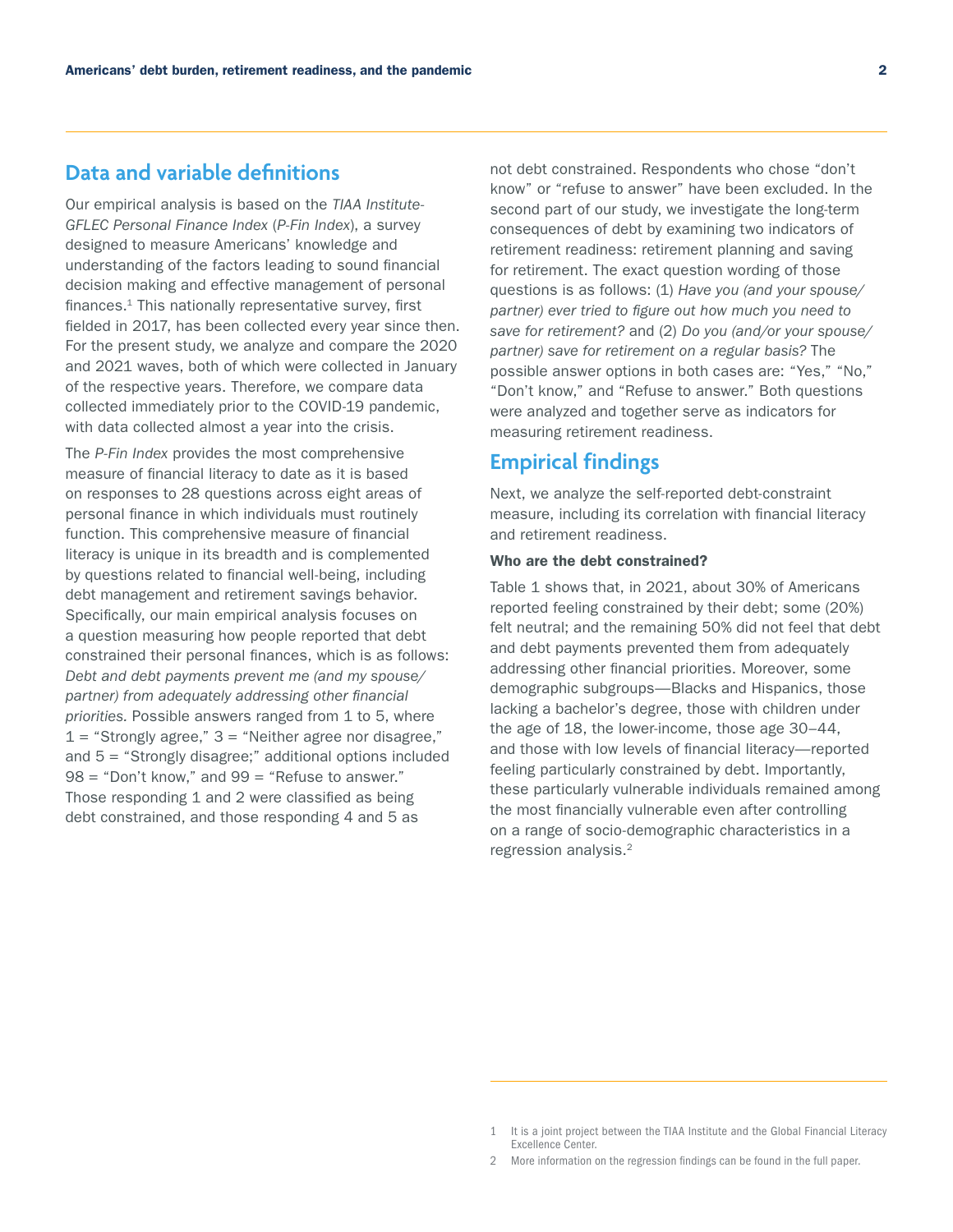|                                      | <b>Debt Constrained</b>             | <b>Neutral</b> | <b>Not debt constrained</b> |
|--------------------------------------|-------------------------------------|----------------|-----------------------------|
|                                      | (1 & 2)                             | (3)            | (4 & 5)                     |
| Total sample                         | 31%                                 | 19%            | 50%                         |
|                                      | <b>AGE</b>                          |                |                             |
| $18 - 29$                            | 33                                  | 21             | 47                          |
| $30 - 44$                            | 39                                  | 19             | 43                          |
| $45 - 59$                            | 34                                  | 20             | 46                          |
| $60+$                                | 20                                  | 17             | 63                          |
|                                      | RACE/ETHNICITY                      |                |                             |
| White, non-Hispanic                  | 26                                  | 17             | 57                          |
| Black, non-Hispanic                  | 38                                  | 23             | 39                          |
| Hispanic                             | 46                                  | 21             | 33                          |
| Other, non-Hispanic                  | 30                                  | 22             | 49                          |
|                                      | <b>HIGHEST DEGREE OBTAINED</b>      |                |                             |
| Less than high school                | 47                                  | 25             | 27                          |
| High school                          | 32                                  | 25             | 43                          |
| Some college                         | 33                                  | 19             | 48                          |
| Bachelor's degree or higher          | 23                                  | 11             | 66                          |
|                                      | <b>CHILDREN UNDER THE AGE OF 18</b> |                |                             |
| <b>No</b>                            | 27                                  | 19             | 54                          |
| Yes                                  | 40                                  | 19             | 41                          |
|                                      | <b>HOUSEHOLD INCOME</b>             |                |                             |
| Less than \$25K                      | 43                                  | 30             | 27                          |
| \$25-49K                             | 40                                  | 20             | 41                          |
| \$50-74K                             | 36                                  | 21             | 43                          |
| \$75-99K                             | 30                                  | 19             | 52                          |
| $$100K+$                             | 21                                  | 14             | 65                          |
|                                      | <b>FINANCIAL LITERACY</b>           |                |                             |
| Not financially literate             | 35                                  | 22             | 43                          |
| Financially literate (Big 3 correct) | 21                                  | 9              | 70                          |
| <b>Total Observations</b>            | 898                                 | 561            | 1571                        |

#### Table 1. Demographics of the debt constrained in 2021

Source: Authors' calculations using the 2021 *TIAA Institute-GFLEC P-Fin Index.*

Note: "Don't know" and "refuse to answer" responses to the debt-constrained question are excluded. The variable household income includes the total amount of a household's annual income, including wages, tips, investment income, public assistance, and income from retirement plans. The education variable highest degree obtained includes the categories High school or less, indicating that the highest degree received is a high school diploma; some college, indicating that respondents have attended a post-secondary institution and earned, at most, a two-year degree (i.e., an associate's degree); bachelor's degree, indicating that respondents have earned a four-year degree, post-graduate degree, indicating that respondents have a degree beyond a bachelor's degree. The proportion of financially literate represents respondents who correctly answered the three basic financial literacy questions (Big 3), which assess understanding of interest rate, inflation, and risk diversification. All statistics are weighted.

Interestingly, the debt-constraint measure remained stable between January 2020 and 2021, which is somewhat surprising since Blacks and Hispanics and the least educated were among the groups most negatively economically impacted by the pandemic. One explanation could be that the fiscal stimulus measures implemented in response to the pandemic helped U.S. adults make ends meet and service their immediate debt obligations. Nevertheless, as loans and mortgages are multiyear

financial contracts, we anticipate that they will continue to exert financial pressure on households after the stimulus funding winds down.

#### Debt constraints and financial literacy

Another important conclusion is that financial literacy seems to be protective against the corrosive impacts of debt, in that more financially savvy respondents were less likely to report being debt constrained. Specifically,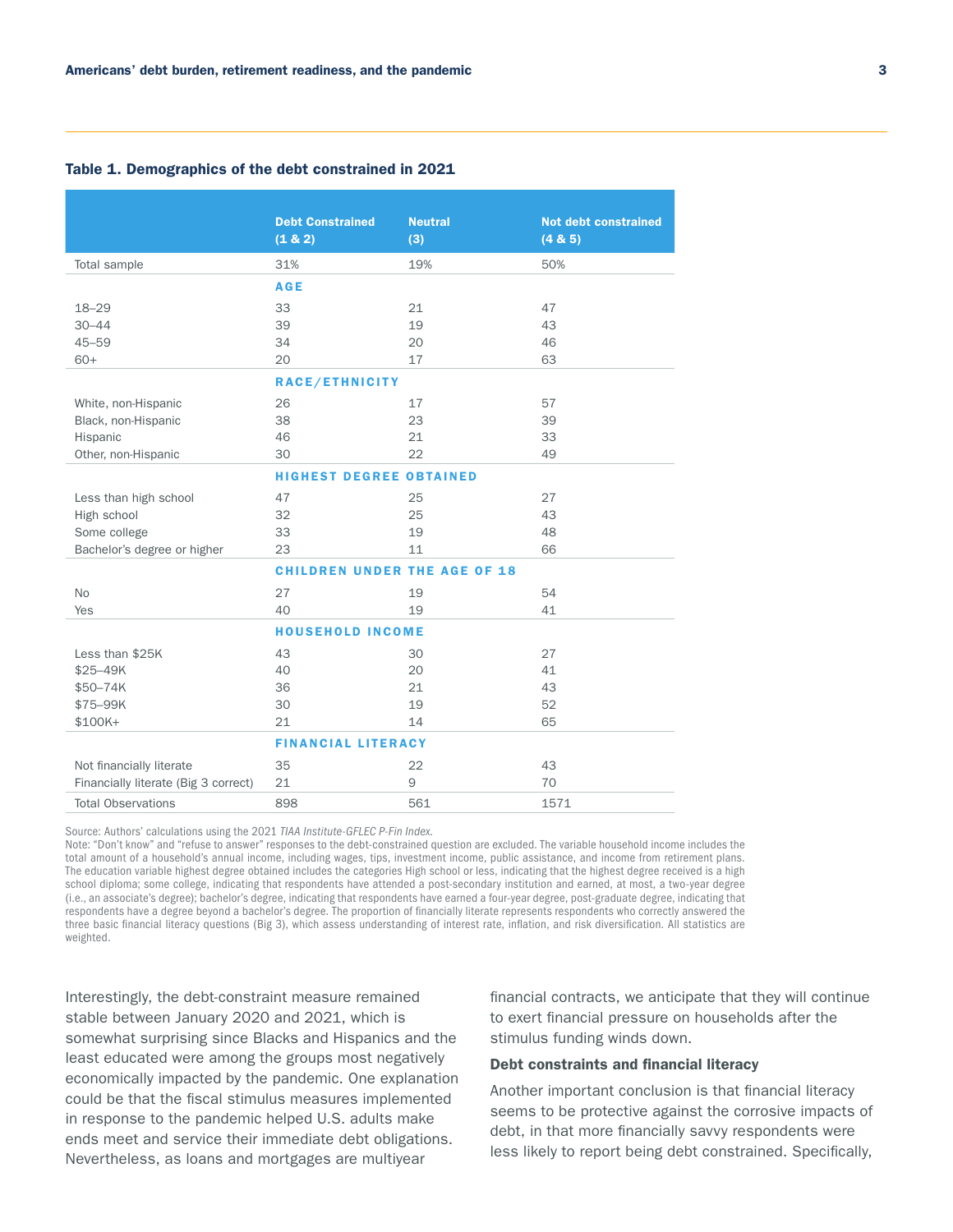in 2021, people who correctly answered only 45% of the 28 *P-Fin Index* questions were more likely to say they were debt constrained, whereas their less debt constrained counterparts averaged 59% correct answers. This highly significant difference of four questions out of 28 also held steady between 2020 and 2021.

Looking at the full distribution of the 28 *P-Fin Index*  questions in 2021 in Figure 1, we find that among those who reported being debt constrained, a significantly larger share (25%) could correctly answer only up to seven *P-Fin Index* questions, evidencing very low levels of financial literacy. A significantly smaller share (10%) did very well, correctly answering between 22 and 28 questions. Overall, this pattern confirms that those feeling the most debt constrained were most likely to have low financial literacy levels.

#### Figure 1. Distribution of *P-Fin Index* questions answered correctly and being debt constrained





Source: Authors' calculations using the 2020 and 2021 *TIAA Institute-GFLEC P-Fin Index*.

Note: "Don't know" and "refuse to answer" responses to the debt-constrained question are excluded. All statistics are weighted.

Moreover, our study shows that a basic comprehension of risk and uncertainty is quite important in the context of debt and debt management. Unfortunately, on average, only one of the three risk questions included in the *P-Fin Index* was answered correctly in 2021, showing that risk and risk-related topics are extremely difficult concepts for people to grasp. In fact, this is the area where people scored the worst across all personal finance topics covered by the *P-Fin Index*. Looking separately at those who felt debt constrained and those who did not, debtconstrained respondents could correctly answer only 34%

of the questions on average in 2021; however, nonconstrained people knew the right answers to 41% of the questions. A negative correlation between risk literacy and being debt constrained underscores how important it is to understand risk when seeking to manage debt.

In 2021, we added a new question to the survey to capture peoples' understanding of risk probabilities. The novel question was framed in the context of the ongoing COVID pandemic, where the public was deluged with information on infection and deaths resulting from the virus, as well as on vaccine effectiveness,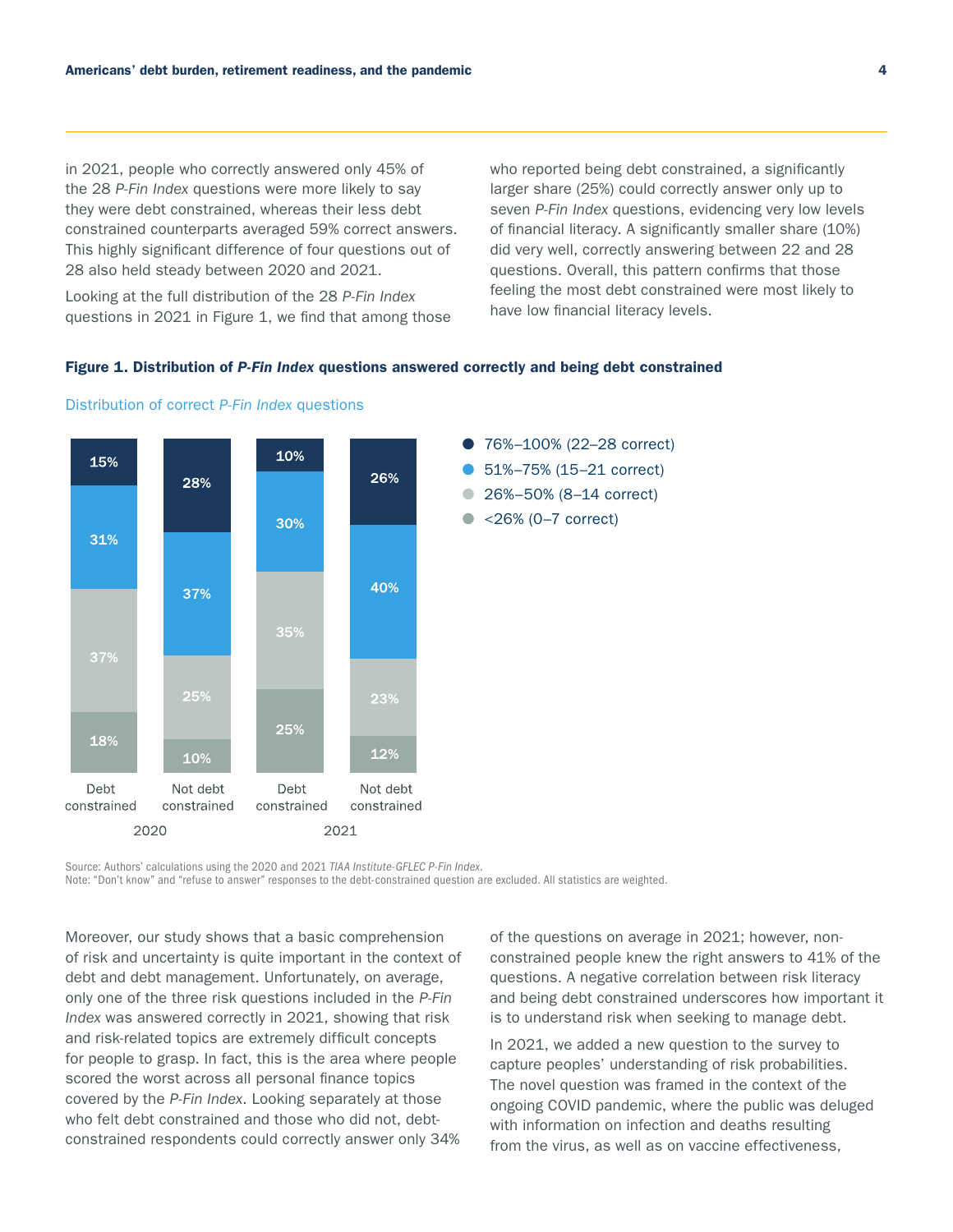much of which used terminology involving probabilities. Even though our question used an example related to health, the goal was to test people's understanding of probabilities, also important for debt management. The question asked: *Which of the following indicates the highest probability of getting a particular disease?* Possible answer options were: *1 = "There is a one-in-twenty chance of getting the disease," 2 = "2% of the population will get the disease," 3 = "25 out of every 1,000 people will get the disease," 98 = "Don't know," and 99 = "Refuse to* 

*answer."* Our results confirm that U.S. adults struggled to understand probabilities, as only 28% of our survey respondents correctly answered this question, and 53% responded that they did not know the answer (Figure 2). Moreover, we found that those not debt constrained were significantly more likely to correctly answer the probability question, and less likely to answer "don't know" compared to the debt-constrained respondents. This indicates that there is a link between the understanding of probabilities and the feeling of being debt constrained.

> ● Percentage of people who correctly answered the probability question ● Percentage of people who answered with DNK to the probability question



#### Figure 2. Link between probability question and being debt constrained

Source: Authors' calculations using the 2021 *TIAA Institute-GFLEC P-Fin Index*.

Note: "Don't know" and "refuse to answer" responses to the debt-constrained question are excluded. The exact question wording to the probability question is "Which of the following indicates the highest probability of getting a particular disease?" And the possible answer options are: (1) There is a one-in-twenty chance of getting the disease; (2) 2% of the population will get the disease; (3) 25 out of every 1,000 people will get the disease; (4) Do not know (DNK). All statistics are weighted. <sup>a</sup> Difference to being debt constrained is significant at the 1% level. <sup>b</sup> Difference to being debt constrained is significant at the 5% level.

#### The empirical relationship between being debt constrained and retirement readiness

Next, we examined whether being debt constrained impacted retirement readiness. Figure 3 shows that, in January 2021, only 31% of non-retired debt-constrained respondents reported having ever tried to figure out how much they needed to save for their retirement. Of nonretired respondents who were *not* debt constrained, 47% indicated that they had been planning for retirement. An even more pronounced difference arose in the prepandemic 2020 period. Moreover, in 2021, 41% of

non-retired debt-constrained respondents said they regularly saved for retirement, whereas 74% of non-retired respondents who said they were *not* debt constrained saved for retirement. Financial literacy also has a strong influence on both retirement planning and saving for retirement. Thus, being financially literate helps people plan and save for retirement, ultimately leading to increased retirement financial well-being. In sum, greater financial literacy positively shapes both debt management and retirement readiness.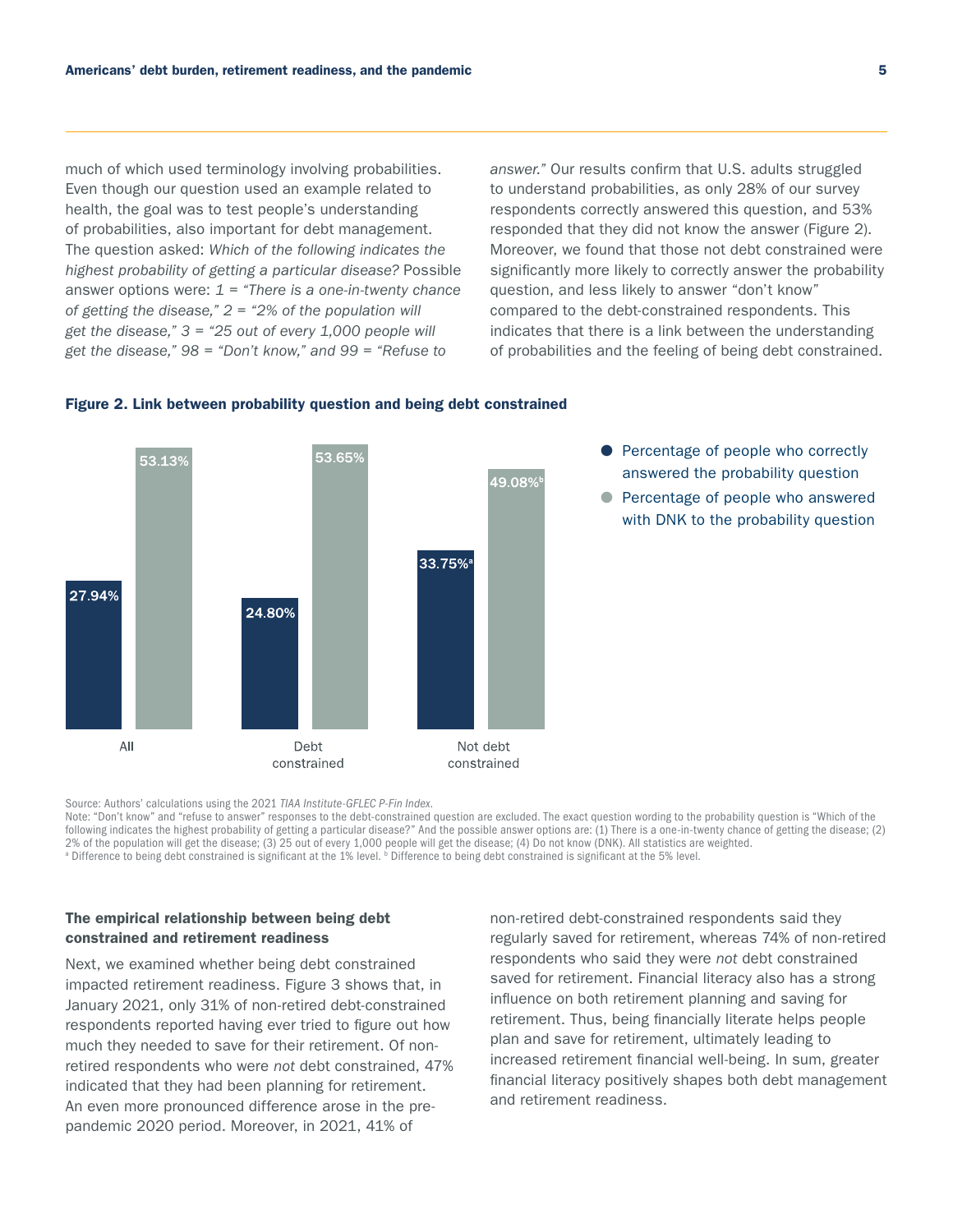

Figure 3. Link between planning and saving for retirement and being debt constrained

Source: Authors' calculations using the 2020 and 2021 *TIAA Institute-GFLEC P-Fin Index*. Note: "Don't know" and "refuse to answer" responses to the debt constrained as well as retirement savings and planning questions are excluded. Statistics only reflect the subsample of non-retirees. All statistics are weighted. <sup>a</sup> Difference to being debt constrained is significant at the 1% level.

## **Discussion**

We have analyzed Americans' perceptions of being debt constrained, focusing on the subgroups reporting feeling most debt constrained, how this perception was impacted by the pandemic, and how it related to financial literacy and retirement readiness. Using the 2020 and 2021 *P-Fin Index*, we have shown that one in three Americans felt constrained by their debt in both periods. A potential explanation for why the debt-constraint measure remained stable might be that the relief efforts implemented by the government eased people's ability to cover debt payments. Nevertheless, long-term mortgage debt and student loans, along with other debt, are likely to continue pressuring household finances in the future.

We also found that Blacks and Hispanics, those lacking a bachelor's degree, those with children under the age

of 18, the lower paid, those ages 30-44, and those with low levels of financial literacy were far more likely to report feeling they were debt constrained, compared to their counterparts. Moreover, feeling constrained by debt proved to be strongly linked to lack of retirement planning and saving, suggesting that too much debt can have long-term financial consequences. Finally, we confirmed that financial literacy matters for debt management and retirement readiness. Accordingly, enhancing peoples' financial knowledge could help build financial security in the short as well as the long term. In this context, educational programs can be seen as an important remedy to correct lack of financial literacy, as they provide a means by which to teach people key personal finance concepts as well as the workings of financial products.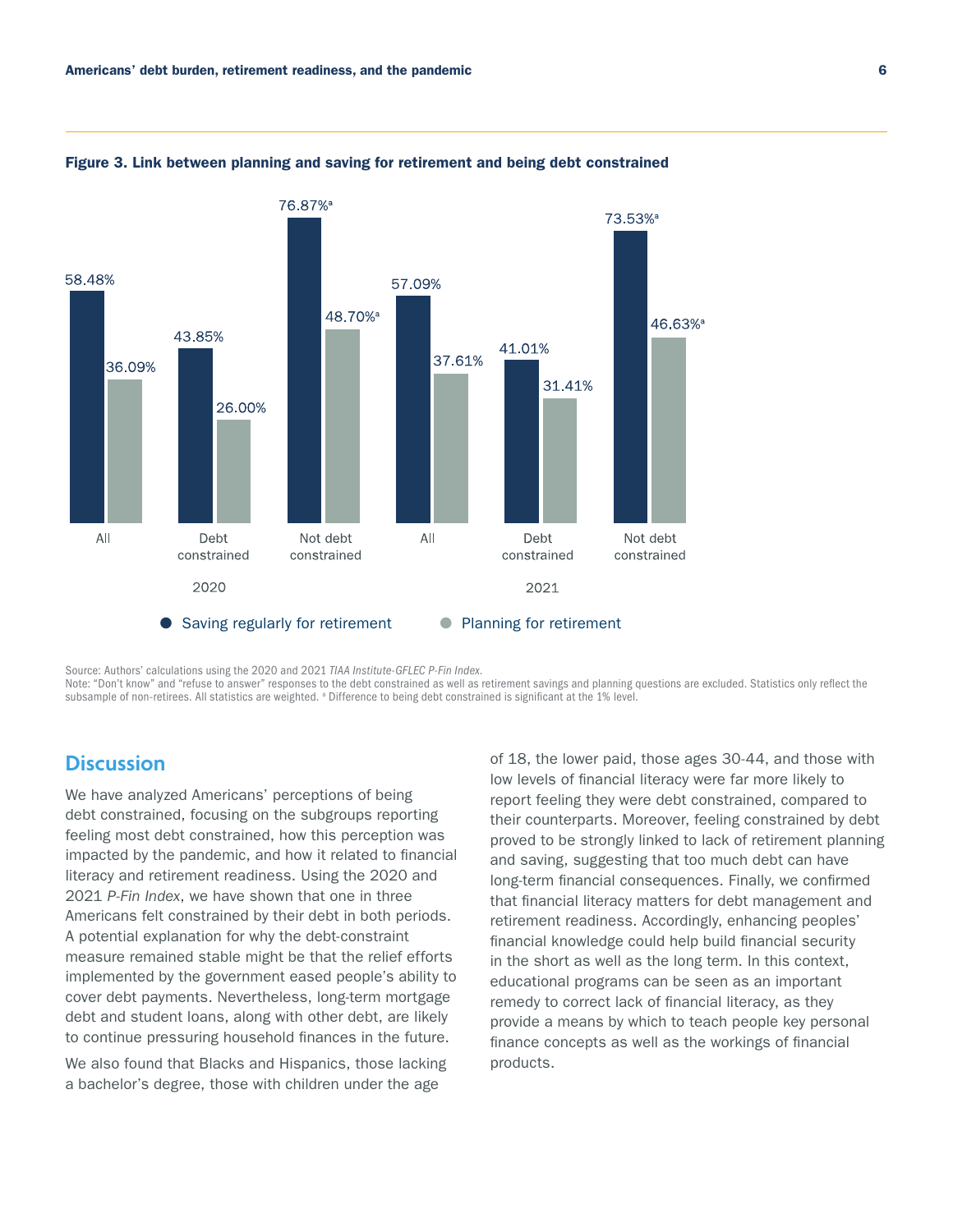## **About the authors**

Andrea Hasler is an Assistant Research Professor in Financial Literacy at GFLEC. She leads the team of researchers working on financial literacy and capability, and develops analyses for educational and policy initiatives. Hasler has recently worked on projects focused on financial literacy levels of the young, women, entrepreneurs, investors, and historically underrepresented communities in the United States and around the world. She holds a Ph.D. in finance as well as an M.Sc. and B.A. in business and economics from the University of Basel. During her doctorate, she spent two years at the New York University Stern School of Business conducting research on household saving and financial decision making. She also has been a lecturer at the University of Basel for the past seven years. Her professional experience includes the development of an online advanced studies course in financial market theory and work as an analyst conducting global equity market research.

Annamaria Lusardi is a University Professor of Economics and Accountancy at the George Washington University, and the founder and academic director of GFLEC. She has published extensively and in many leading economics journals, and is the recipient of several prestigious awards. Lusardi also directs the Financial Education Committee in Italy, and is in charge of implementing a national strategy for financial literacy. In addition, she chairs the OECD's International Network for Financial Education Research Committee. She previously taught at Dartmouth College, Princeton University, the University of Chicago Harris School of Public Policy and Booth School of Business, and Columbia Business School. She also was a visiting scholar at Harvard Business School. She earned her B.A. from Bocconi University in Milan and Ph.D. from Princeton University. Lusardi is a TIAA Institute Fellow.

**Olivia S. Mitchell** is the International Foundation of Employee Benefit Plans Professor; professor of insurance/ risk management and business economics/public policy; Executive Director of the Pension Research Council; and Director of the Boettner Center for Pensions and Retirement Research; all at the Wharton School of the University of Pennsylvania.

The author or coauthor of over 300 books and articles, Mitchell serves as independent trustee on the Allspring Fund Boards; co-investigator for the Health and Retirement Study at the University of Michigan; and executive board member of the Michigan Retirement Research Center. She earned her B.A. in economics from Harvard University and Ph.D. in economics from the University of Wisconsin – Madison. Mitchell is a TIAA Institute Fellow.